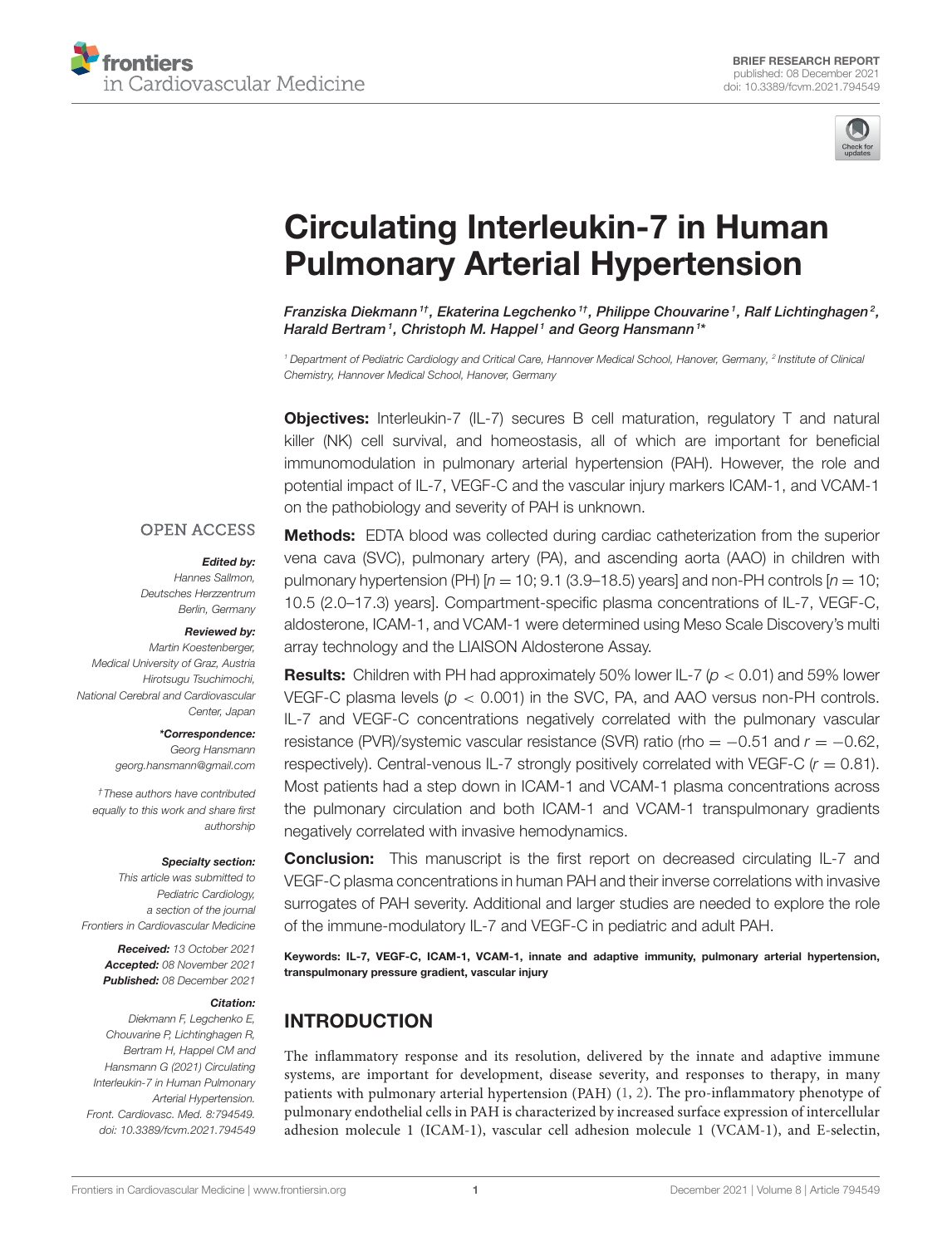Diekmann et al. IL-7 in Human PAH

and accompanied by an excessive release of cytokines and chemokines (3). The sequelae include impairment of angiogenesis and cardiovascular repair mechanisms, and promotion of pulmonary vascular remodeling. Emerging evidence suggests that natural killer (NK) cells (4–6) and regulatory T cells (Tregs, CD4+) (7) play major, protective immune-modulatory roles in both preclinical and human PAH, and associated right ventricular dysfunction (RVD). Additional protective factors include hepatocyte growth factor (HGF) that reduces PAH severity and inflammation by attenuation of NF-kB signaling (8), and suppresses vascular medial hyperplasia and extracellular matrix accumulation (9) in the monocrotaline PAH rat model. Interleukin-7 (IL-7) forms a heterodimer with HGF and secures B cell maturation, T and NK cell survival, and homeostasis (10). However, in contrast to HGF, the role and potential impact of IL-7 on the pathobiology and severity of PAH is unknown. In addition, VEGF-C, aldosterone, and the aforementioned vascular injury markers ICAM-1 and VCAM-1 have not been studied in children with PAH, and have not been correlated with invasive hemodynamics.

Here, we report on the compartment-specific plasma concentrations of IL-7, VEGF-C, aldosterone, ICAM-1 and VCAM-1 in the superior vena cava (SVC), pulmonary artery (PA), and ascending aorta (AAO). We investigated 10 wellphenotyped children with moderate PH (WHO functional class 2–3) and 10 age-matched, non-healthy controls with left ventricular outflow tract obstruction (LVOTO;  $n = 9$ ) and s/p reconstruction of a double aortic arch  $(n = 1)$ , as previously described (11–13).

# METHODS

A detailed description of the methods, including cardiac catheterization, simultaneous-compartmental blood draws, and enzyme-linked immunosorbent assays (ELISA) on EDTA plasma, can be found below:

# Study Population

10 PH patients and 10 non-PH controls underwent combined right and left heart catheterization. Non-PH controls had left ventricular outflow tract obstruction (LVOTO,  $n = 9$ ) or  $s/p$  reconstruction of a double aortic arch  $(n = 1)$ . EDTA blood samples, pressure recordings, and blood gas analysis (SpO2) were obtained near-simultaneously at three sites: superior vena cava (SVC), pulmonary artery (PA), and ascending aorta (AAO). To ensure compartment-specific analysis, none of the PH patients, and non-PH controls had intra- or extracardiac shunts. The legal caregivers of each study subject gave written informed consent. Inclusion criteria were defined according to the World Symposium on Pulmonary Hypertension in Nice (2018): mean pulmonary artery pressure (mPAP)  $> 20$  mmHg (14, 15). Detailed information on PH-patients and non-PH controls including demographic data, functional status, and hemodynamics can be found in **Table 1**. The study has been approved by Hannover Medical School (#2200).

# Biomarker Assays

EDTA whole blood samples obtained during cardiac catheterization were immediately centrifuged for 10 min at 1300g. Aldosterone plasma concentrations were measured using the LIAISON Aldosterone Assay (REF 310450, DiaSorin Inc., Stillwater, MN, USA), a chemiluminescent immunoassay (CLIA) in routine clinical use. One sample had to be diluted 1:10 because the initial measured aldosterone concentration was above the detection limit of 1000 pg/ml. IL-7, VEGF-C, ICAM-1 and VCAM-1 plasma concentrations were determined using Meso Scale Discovery's Multi Array technology (MSD, Rockville, MD, USA) according to the manufacturer's instructions. IL-7 (dilution 1:2) plasma concentrations were determined within the Cytokine Panel, VEGF-C (dilution 1:2) within the Angiogenesis Panel and both ICAM-1 and VCAM-1 (dilution 1:1000) within the Vascular Injury Panel. Briefly, the 96-well plate for the Angiogenesis Panel was blocked with 150 µL/well of Blocker A solution and incubated at room temperature with gentle shaking for 1 hour. After blocking, the Angiogenesis Panel follows the same instructions as the Vascular Injury Panel and the Cytokine Panel. All plates were washed with 150 µL/well of wash buffer and 50 µL (Cytokine Panel and Angiogenesis Panel)/25 µL (Vascular Injury Panel) of diluted samples, calibrators or controls were added per well and incubated at 4◦C overnight. The next day, the plates were washed three times with wash buffer and 25 µL of detection antibody was added to each well and incubated with gentle shaking for 2h (Cytokine Panel and Angiogenesis Panel) / for 1 h (Vascular Injury Panel) at room temperature. After the incubation, the plate was again washed three times and 150  $\mu$ L of Read Buffer was added per well. Signal intensities were determined with the MESO QuickPlex SQ 120 instrument (MSD, Rockville, MD, USA) and analysis was performed using the Discovery Workbench software 4.0 (MSD, Rockville, MD, USA), according to the manufacturer's instructions.

**Abbreviations:** AAO, ascending aorta; BSA, body surface area; BMPR2, bone morphogenetic protein receptor 2; dPAP, diastolic pulmonary arterial pressure; dTPG, diastolic transpulmonary pressure gradient; dSAP, diastolic systemic arterial pressure; HGF, hepatocyte growth factor; HPAH, heritable pulmonary arterial hypertension; ICAM-1, intercellular adhesion molecule 1; IL-7, interleukin-7; IPAH, idiopathic pulmonary arterial hypertension; LV, left ventricle; LVEDP, left ventricular end-diastolic pressure; LVEF, left ventricular ejection fraction; LVOTO, left ventricular outflow tract obstruction; mPAP, mean pulmonary arterial pressure; mRAP, mean right atrial pressure; mSAP, mean systemic arterial pressure; mTPG, mean transpulmonary pressure gradient; NK cells, natural killer cells; NTproBNP, N-terminal pro b-type natriuretic peptide; PA, pulmonary artery; PAAT, pulmonary artery acceleration time; PAWP, pulmonary arterial wedge pressure; PAH, pulmonary arterial hypertension; PH, pulmonary hypertension; PSAX, parasternal short axis; PVRi, pulmonary vascular resistance index (indexed to body surface area); Qpi, pulmonary flow index; Qsi, systemic flow index; RV, right ventricle; RVAWD, right ventricular anterior wall diameter; RVEDD, right ventricular end-diastolic diameter; sPAP, systolic pulmonary arterial pressure; sSAP, systolic systemic arterial pressure; SVC, superior vena cava; SVR, systemic vascular resistance; TAPSE, tricuspid annular plane systolic excursion; VEGF-C, vascular endothelial growth factor C; VEGFR3, vascular endothelial growth factor receptor 3; VCAM-1, vascular cell adhesion molecule 1; WHO, world health organization.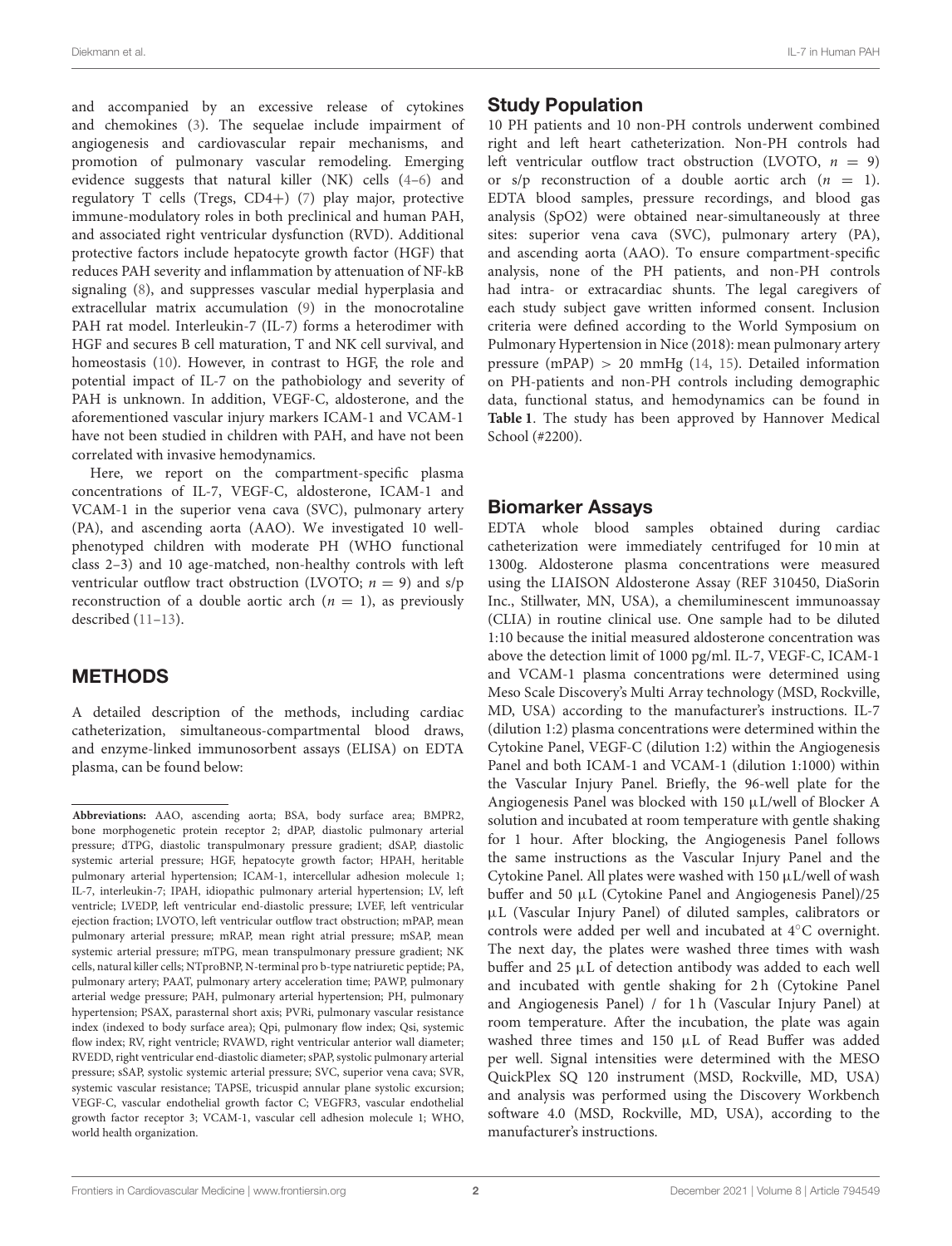#### TABLE 1 | Characteristics of PH patients and non-PH controls.

|                                | <b>PH</b> patients<br>$(N = 10)$                                                          | non-PH controls<br>$(N = 10)$            | p-value       |
|--------------------------------|-------------------------------------------------------------------------------------------|------------------------------------------|---------------|
| Demographics                   |                                                                                           |                                          |               |
| Age-years                      | $9.1(3.9 - 18.5)$                                                                         | $10.5(2.0-17.3)$                         | n.s. (0.3822) |
| Male sex- $n$ (%)              | $4(40\%)$                                                                                 | 6(60%)                                   |               |
| $Height - m$                   | $1.30 \pm 0.09$                                                                           | $1.39 \pm 0.09$                          | n.s. (0.3046) |
| Weight - kg                    | $30.2 \pm 7.2$                                                                            | $33.9$ $\pm$ $4.6$                       | n.s. (0.2713) |
| $BSA - m2$                     | $1.0 \pm 0.1$                                                                             | $1.1 \pm 0.1$                            | n.s. (0.3061) |
| <b>Clinical diagnosis</b>      |                                                                                           |                                          |               |
|                                | 1.1 IPAH-3<br>1.2 HPAH-3                                                                  | LVOTO-9<br>$s/p$ double aortic arch $-1$ |               |
|                                | 1.4.3 Portal hypertension-1<br>1.4.4 PAH-repaired CHD-1<br>PH group 3<br>(lung disease)-2 |                                          |               |
| <b>Functional status</b>       |                                                                                           |                                          |               |
| WHO FC                         | $2.5 \pm 0.2$                                                                             | 1.0                                      |               |
| 6 MWD-m, $n = 5$               | $344.0 \pm 77.6$                                                                          | N/A                                      |               |
| NTproBNP (SVC)-ng/l            | $168.8 \pm 50.8$                                                                          | $79.6 \pm 12.4$                          | n.s. (0.1594) |
| Key hemodynamics               |                                                                                           |                                          |               |
| <b>Cardiac catheterization</b> |                                                                                           |                                          |               |
| mRAP-mm Hg                     | $3.7 \pm 0.8$                                                                             | $3.0 \pm 0.7$                            | n.s. (0.4585) |
| RVSP-mmHg                      | $79.9 \pm 10.2$                                                                           | $25.6 \pm 2.0$                           | < 0.0001      |
| RVEDP-mm Hg                    | $7.6 \pm 1.1$                                                                             | $4.4 \pm 1.0$                            | n.s. (0.0604) |
| sPAP-mm Hq                     | $81.8 \pm 10.9$                                                                           | $22.4 \pm 2.1$                           | < 0.0001      |
| dPAP-mm Hg                     | $35.9 \pm 6.5$                                                                            | $6.9 \pm 1.5$                            | 0.0013        |
| mPAP-mm Hg                     | $56.9 \pm 7.1$                                                                            | $14.1 \pm 1.5$                           | < 0.0001      |
| mPAP/mSAP                      | $0.8 \pm 0.1$                                                                             | $0.2 \pm 0.03$                           | < 0.0001      |
| PAWP-mm Hg                     | $7.6 \pm 1.5$                                                                             | $8.0 \pm 1.4$                            | n.s. (0.8890) |
| mTPG-mm Hg                     | $50.7 \pm 6.9$                                                                            | $6.0 \pm 0.7$                            | < 0.0001      |
| dTPG-mm Hg                     | $30.6 \pm 5.9$                                                                            | $0.6 \pm 0.3$                            | 0.0003        |
| PVRi-WU·m <sup>2</sup>         | $13.3 \pm 2.3$                                                                            | $1.6 \pm 0.2$                            | < 0.0001      |
| SVRi-WU·m <sup>2</sup>         | $17.7 \pm 2.0$                                                                            | $16.1 \pm 1.4$                           | n.s. (0.7394) |
| PVR/SVR                        | $0.7 \pm 0.1$                                                                             | $0.1 \pm 0.01$                           | < 0.0001      |
| Qpi-L/min/m <sup>2</sup>       | $4.0 \pm 0.2$                                                                             | $4.0 \pm 0.1$                            | n.s. (0.9281) |
| Qsi-L/min/m <sup>2</sup>       | $4.2 \pm 0.3$                                                                             | $4.3 \pm 0.2$                            | n.s. (0.6706) |
| Qp/Qs                          | $1.0 \pm 0.03$                                                                            | $0.94 \pm 0.03$                          | n.s. (0.3033) |
| Echocardiography               |                                                                                           |                                          |               |
| RVAWD-cm, PSAX, n = 8          | $0.7\pm0.1$                                                                               | $0.3\pm0.03$                             | 0.0003        |
| $RVEDD$ -cm, PSAX, $n = 7$     | $2.2 \pm 0.3$                                                                             | $1.2 \pm 0.1$                            | 0.0122        |
| RV/LV endsys. ratio, PSAX      | $1.2 \pm 0.1$                                                                             | $0.5 \pm 0.05$                           | < 0.0001      |
| LV ecc. index (PSAX)           | $1.3 \pm 0.1$                                                                             | $0.9 \pm 0.03$                           | 0.0005        |
| S/D ratio, TRV jet, $n = 8$    | $1.5 \pm 0.2$                                                                             | N/A                                      |               |
| TAPSE-cm, apical               | $1.7 \pm 0.1$                                                                             | $2.0 \pm 0.08$                           | n.s. (0.0847) |
| PAAT-ms, PSAX                  | $85.8 \pm 6.1$                                                                            | $141.9 \pm 9.3$                          | 0.0002        |
| LVEF n. Simpson-%, $n = 8$     | $61.1 \pm 2.2$                                                                            | $67.1 \pm 2.9$                           | n.s. (0.0793) |

*Values are presented as mean* ± *SEM. A Mann-Whitney U test was applied. P* < *0.05 was considered significant. NTproBNP was measured in the superior vena cava (SVC) of all subjects. BSA, body surface area; D, diastolic; dPAP, diastolic pulmonary arterial pressure; dTPG, diastolic transpulmonary pressure gradient; HR, higher risk; HPAH, heritable pulmonary arterial hypertension; IPAH, idiopathic pulmonary arterial hypertension; LR, lower risk; LV, left ventricle; LVEF, left ventricular ejection fraction, LVOTO, left ventricular outflow tract obstruction; mPAP, mean pulmonary arterial pressure; mRAP, mean right atrial pressure; mSAP, mean systemic arterial pressure; mTPG, mean transpulmonary pressure gradient; NT-proBNP, N-terminal pro b-type natriuretic peptide; PAAT, pulmonary artery acceleration time; PAWP, pulmonary arterial wedge pressure; PAH, pulmonary arterial hypertension; PH, pulmonary hypertension; PSAX, parasternal short axis; PVR, pulmonary vascular resistance; PVRi, pulmonary vascular resistance index; Qpi, pulmonary flow index; Qsi, systemic flow index; RV, right ventricle; RVAWD, right ventricular anterior wall diameter; RVEDD, right ventricular end-diastolic diameter; S, systolic; sPAP, systolic pulmonary arterial pressure; SVR, systemic vascular resistance; TAPSE, tricuspid annular plane systolic excursion; TRV, tricuspid regurgitation velocity; WHO, World Health Organization.*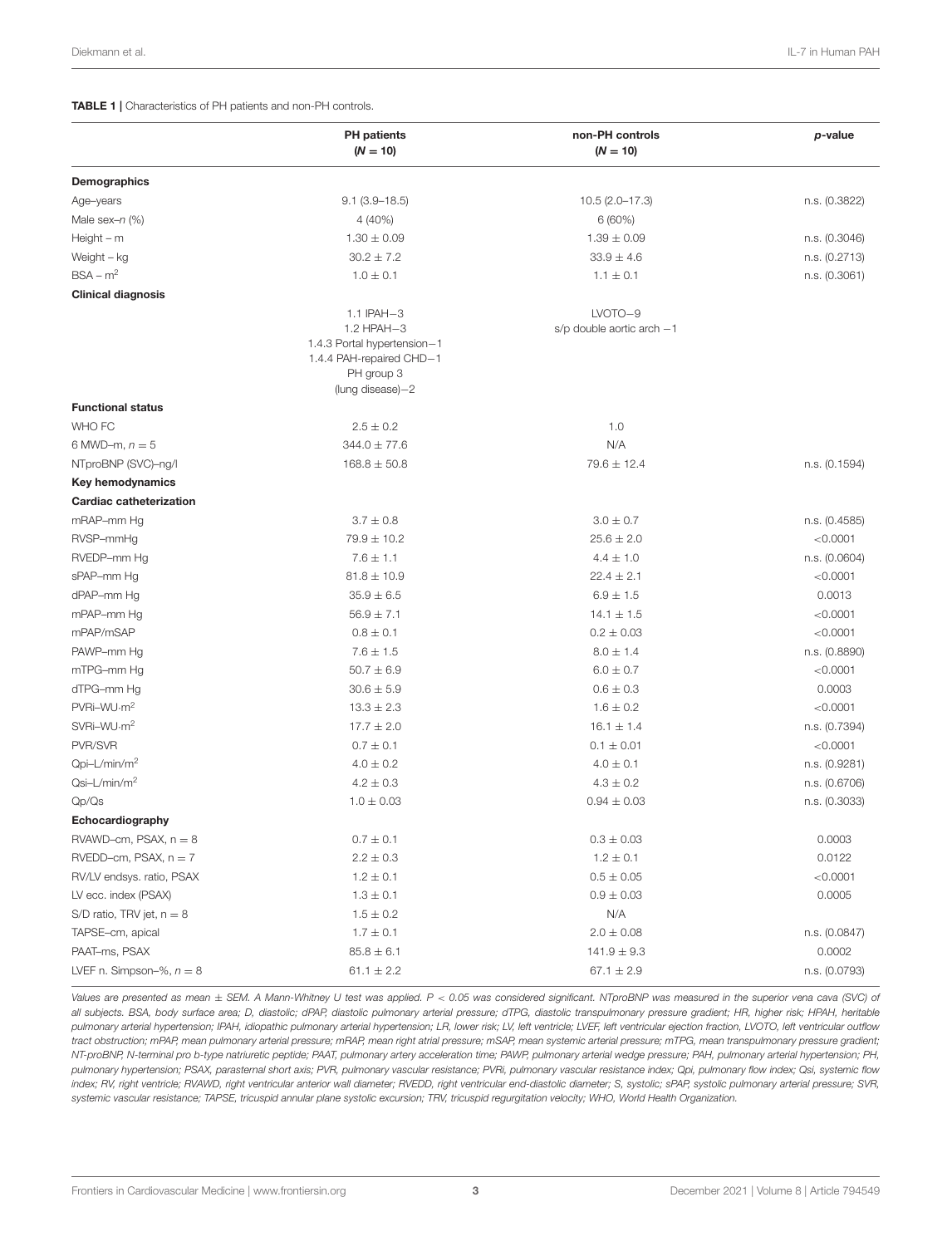

FIGURE 1 | Compartment-specific plasma concentrations of IL-7, VEGF-C and aldosterone in pediatric PH patients vs. non-PH controls. For group comparisons (A–C) mean ± SEM are shown. Statistical test: Unpaired *t*-test with Welch's correction or Mann-Whitney U test. \*\**p* < 0.01, \*\*\**p* < 0.001. (A) Plasma levels of IL-7 were significantly downregulated in PH in all three sites (SVC, PA, and AAO). (B) Plasma levels of VEGF-C were also significantly downregulated in PAH in all three sites. IL-7 (A) and VEGF-C (B) had moderate (negative) correlation with hemodynamic variables (PVR/SVR ratio). (C) No significant differences in plasma aldosterone concentrations were detected, however, the concentrations tended to be higher in PAH in all three sites. Aldosterone only weakly correlated with the measured hemodynamics (PVR/SVR ratio). For correlation analysis, we used either Spearman's rho (A,C) or Pearson's r (B), as appropriate. AAO, ascending aorta; IL-7, interleukin-7; PA, pulmonary artery; PH, pulmonary hypertension; PVR, pulmonary vascular resistance; SVC, superior vena cava; SVR, systemic vascular resistance; VEGF-C, vascular endothelial growth factor C.

### Statistical Analysis

Statistical analyses were performed with the GraphPad Prism 6 software and R. Data are expressed as mean ± standard error (SEM) and were tested for normal distribution with D'Agostino-Pearson omnibus, Shapiro-Wilk, and Kolmogorov-Smirnov tests. If the data passed all three normality tests, unpaired  $t$ -test with Welch's correction was performed. If the data were not normally distributed, Mann-Whitney U was used for group comparisons. P-values < 0.05 were considered significant. For the gradient analysis, we used Wald  $\chi^2$  test implemented using

mixed effects models with log2 of fold change (FC) between two catheterization sites (AAO vs. PA for the transpulmonary gradient) as the dependent variable, groups (PAH or control) as an independent variable, and each patient as a random effect [log2(FC)∼Group, random= ∼1|Patient]. Outliers were removed using the Hampel filter. To remove the most improbable values, we set the parameter sigma to 10. Samples with an outlier in at least one of the three sites were removed. For correlation analysis, normal distribution was tested with Shapiro-Wilk test and either Pearson or Spearman correlation test was used.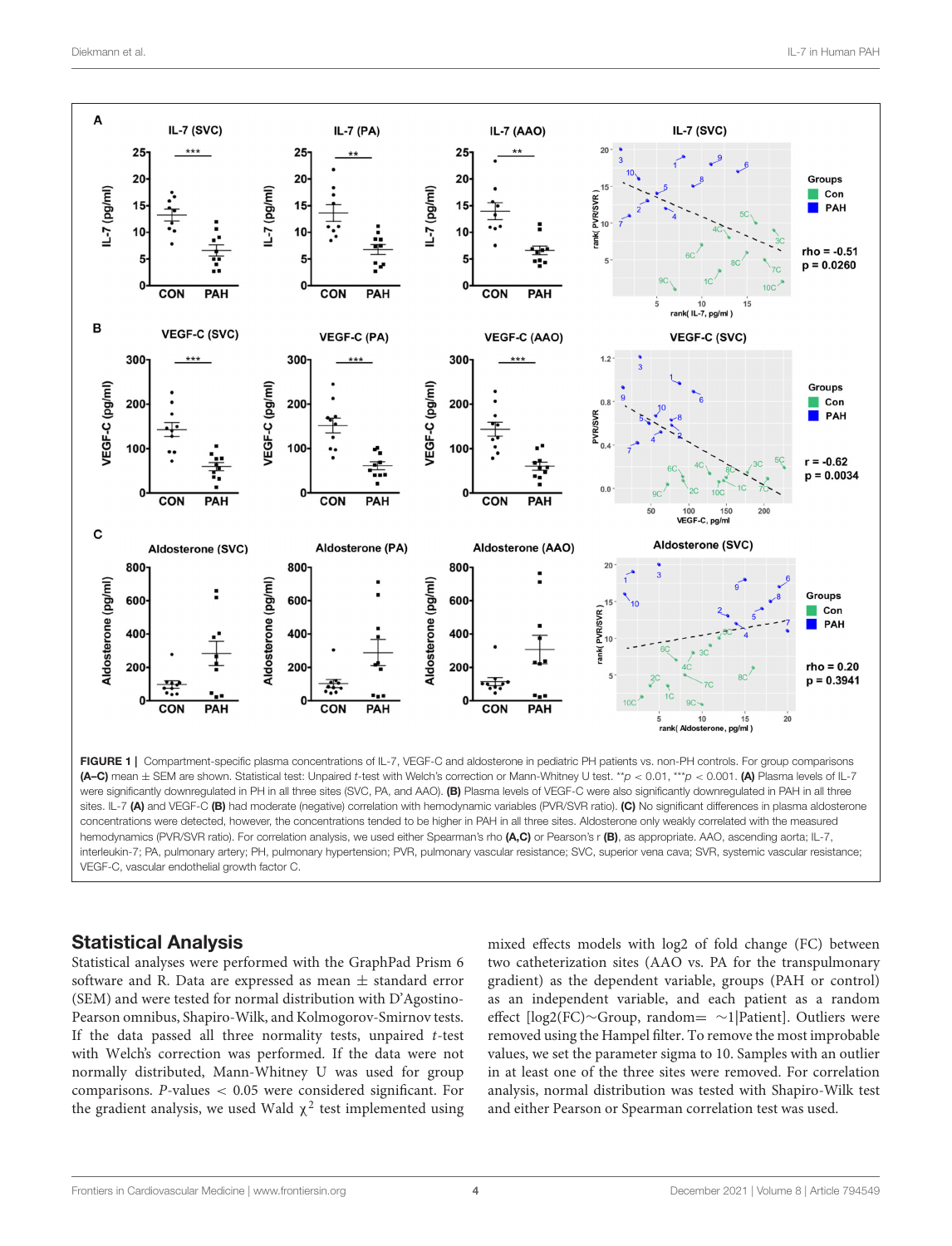# RESULTS

# Compartment-Specific Plasma Concentrations of IL-7, VEGF-C and Aldosterone in Pediatric PH Patients vs. Non-PH Controls

First, we determined the plasma concentrations of immunemodulatory IL-7: Children with PAH had approximately 50% lower IL-7 concentrations in the SVC (6.61  $\pm$  1.04 vs. 13.25  $\pm$  1.10 pg/mL,  $p < 0.001$ ), PA (6.77  $\pm$  0.93 vs. 13.63  $\pm$  1.55 pg/mL,  $p$  < 0.01) and AAO (6.62  $\pm$  0.82 vs. 13.97  $\pm$  1.58 pg/mL,  $p < 0.01$ ) vs. in the corresponding sites of controls (**Figure 1A**). The SVC IL-7 concentrations correlated negatively with the pulmonary vascular resistance (PVR)/systemic vascular resistance (SVR) ratio, an accepted indicator of PAH severity (rho  $= -0.51$ ,  $p = 0.026$ ; **Figure 1A**, right panel). In contrast to our two previous studies on miRNA (11) and lipid metabolites (12), we did not find any trans-RV (PA vs. SVC) or transpulmonary (AAO vs. PA) IL-7 gradients (data not shown).

In order to test whether pro-angiogenic factors are decreased in pediatric PAH, we measured plasma VEGF-C concentrations, and found – similarly to IL-7–approximately 59% lower circulating VEGF-C levels in pediatric PAH vs. controls (SVC, PA, AAO;  $p < 0.001$ ) that correlated negatively with the PVR/SVR ratio  $(r = -0.62, p = 0.0034;$  **Figure 1B**). Central-venous IL-7 strongly positively correlated with VEGF-C  $(r = 0.81, p < 0.0001;$  **Figure 2**), suggesting a possible shared upstream pathway negatively affecting IL-7 mediated immunomodulation and VEGF-C induced angiogenesis in pediatric PAH. In addition, there was a trend toward higher aldosterone levels in PAH vs. controls in children, but there was no correlation between plasma aldosterone and PAH severity (PVR/SVR ratio; **Figure 1C** right panel). We had previously studied 41 adult patients with IPAH, and 8 age-matched, unrelated controls (16). Aldosterone plasma concentrations were similar in the PAH children under study (SVC, mean  $283.6 \pm 73.0$ pg/ml; **Figure 1C**) and those of adults with IPAH (mean 248.5 ± 38.8 pg/ml) (16).

### Transpulmonary Decrease in the Vascular Injury Markers ICAM-1 and VCAM-1 in Pediatric PH Patients vs. Non-PH Controls

Next, we investigated the vascular injury markers ICAM-1 and VCAM-1 in pediatric PH. Most patients had a step down in ICAM-1 (**Figure 3A**) and VCAM-1 (**Figure 3B**) plasma concentrations across the pulmonary circulation (AAO vs. PA gradients) with the following fold changes  $(FC): FC<sub>PAH_ICAM-1</sub> = 0.86, FC<sub>Control_ICAM-1</sub> = 1.21,$  $FC<sub>PAH_VCAM-1</sub> = 0.85$ , and  $FC<sub>Control ICAM-1</sub> = 1.28$ . Both ICAM-1 and VCAM-1 transpulmonary gradients had moderate negative correlation with surrogates of PAH severity: ICAM-1 (AAO vs. PA) vs. mPAP/mSAP ratio (rho =  $-0.47$ ,  $p =$ 0.044; **Figure 3A**) and VCAM-1 (AAO vs. PA) vs. dPAP/dSAP ratio (rho =  $-0.42$ ,  $p = 0.079$ ; **Figure 3B**). The decrease in transpulmonary ICAM-1 and VCAM-1 concentrations in PAH children (fold change 0.86 and 0.85, respectively;



**Figures 3A,B**) indicates either intrapulmonary uptake or increased intrapulmonary degradation of these vascular injury mediators that drive endothelial dysfunction (1, 2).

# **DISCUSSION**

Here, we report for the first time invasive, compartmentspecific levels of circulating IL-7, VEGF-C, aldosterone, ICAM-1 and VCAM-1 in children with moderate PH. We found a very pronounced decrease in plasma IL-7 concentrations in pediatric PH patients vs. non-PH controls, which inversely correlated with precapillary PH severity, as assessed by the ratio of PVR/SVR. Similarly to IL-7, we found approximately 59% lower circulating VEGF-C levels in pediatric PAH vs. controls that correlated negatively with the PVR/SVR ratio. Central-venous IL-7 strongly positively correlated with VEGF-C. Additionally, there was a trend toward higher aldosterone levels in pediatric PH patients vs. controls, with levels similar to those previously measured in adults (16). Transpulmonary gradient analysis revealed that most patients had a step down in ICAM-1 and VCAM-1 plasma concentrations across the pulmonary circulation, indicating either intrapulmonary uptake or increased intrapulmonary degradation of these vascular injury markers.

The rationale to investigate circulating IL-7 in (pediatric) PAH was its aforementioned role in NK and Treg cell survival (4– 7), both of which are thought to be crucial for the adaptations necessary in PAH and RVD. NK cells are the innate immune equivalent of cytotoxic T cells that spot stressed or damaged cells and induce targeted cell death. NK cells are mainly circulating in the blood stream, but resident populations have also been found in lung, liver, and lymph nodes. NK cells are reduced in number and function in peripheral blood of adults with PAH, compared to control subjects, releasing less cytotoxic granules (4). Dysregulated immunity resulting from deficient Treg activity in athymic rats contributes to increased inflammation, leading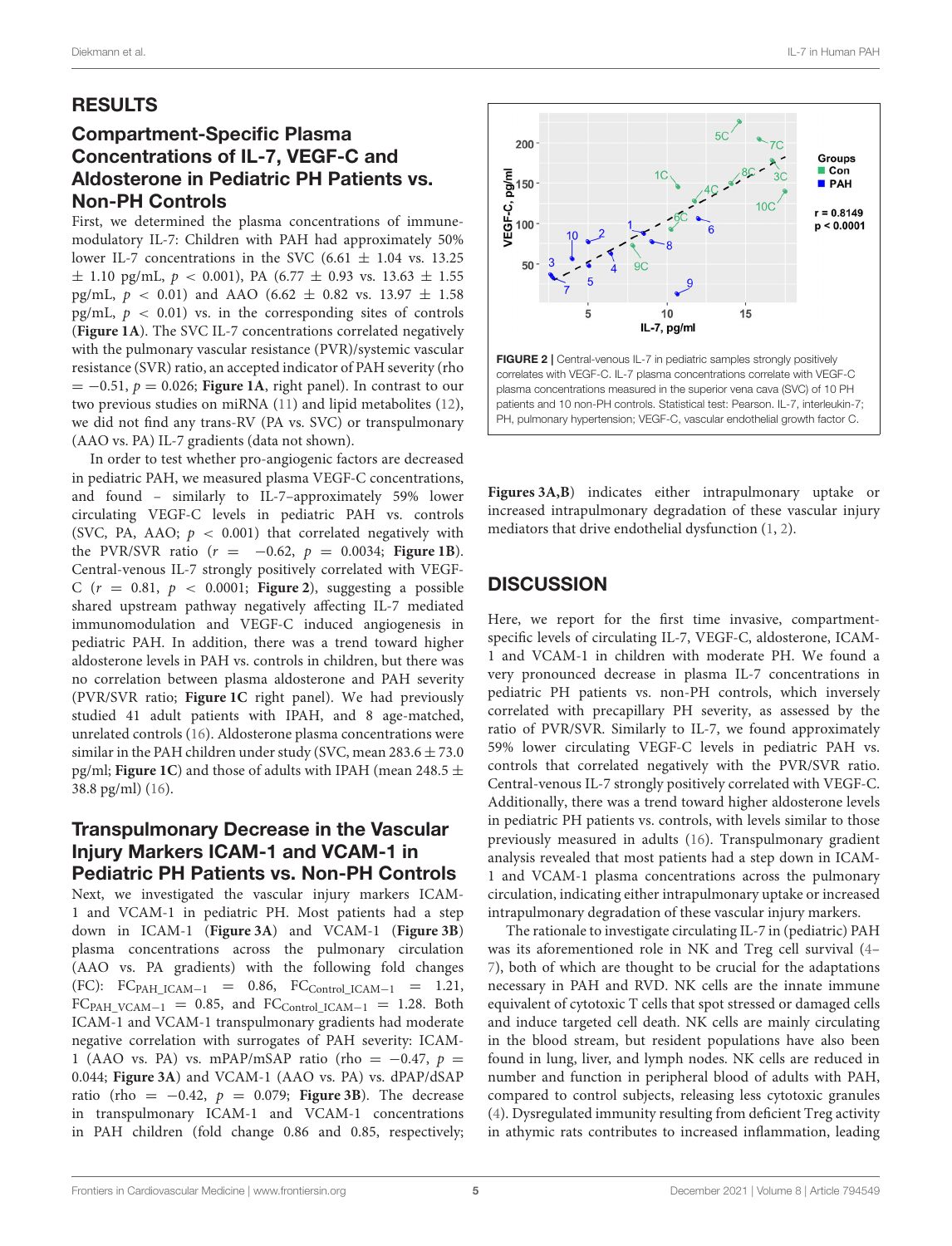

to macrophage activation and rapid progressive PAH and RV failure (7).

Consistent with our finding of the greatly decreased IL-7 concentrations in the systemic and pulmonary circulation of children with PAH (**Figure 1**), others had demonstrated reduced expression of IL-7 receptor (IL-7R) in circulating PBMC and CD4+ T-cells from adult scleroderma (SSc) patients with PAH vs. those without PAH (17).

According to the aforementioned SSc-PAH study and our current findings, we postulate that blood cell IL-7/IL7R signaling is decreased in adult and pediatric PAH. However, increased immunoreactivity for IL-7 was found in tertiary (ectopic) lymphoid tissues, i.e., highly organized perivascular follicles, in adult idiopathic PAH (IPAH) lungs, suggesting specific immuneadaptive mechanisms in the pathophysiology of the disease, at least in adults (18). So far, it is unclear whether intrapulmonary IL-7 signaling is a detrimental driver or counterregulatory protector in pulmonary lymphoid neogenesis (18), and other hallmarks of PAH pathobiology.

Additionally, we revealed for the first time decreased levels of VEGF-C in pediatric PAH patients. VEGF-C primarily signals through vascular endothelial growth factor receptor 3 (VEGFR3) which is expressed in endothelial cells and regulates cardiovascular development and lymphangiogenesis (19, 20). VEGFR3 has been found to be a positive regulator of bone morphogenetic protein receptor 2 (BMPR2) signaling in PAH and knockout of VEGFR3 in endothelial cells caused exacerbation of hypoxia-induced PH in mice (21). Consistent with our finding of significantly decreased VEGF-C plasma levels in PH children, the expression of VEGFR3 (both VEGFR3 mRNA and protein) was found to be decreased in pulmonary arterial endothelial cells isolated from adult PAH patients vs. controls (21).

In our previous human biomarker study, ICAM-1 was increased in adult IPAH and CTD-PAH vs. controls, whereas VCAM-1 and pro-inflammatory, anti-angiogenic interleukin 12 (IL-12) were significantly elevated in CTD-PAH only (16). In the same study, we showed for the first time that a clinically relevant aldosterone/galectin-3 axis exists in adult PAH and associates with clinical symptoms (WHO functional class) (16).

# **CONCLUSION**

The limitations of our study are common in biomarker studies on a rare disease, and include small sample size (children), non-healthy controls (invasive diagnostics), and a wide age range. Nevertheless, this article is the first report on decreased circulating IL-7 and VEGF-C plasma concentrations in human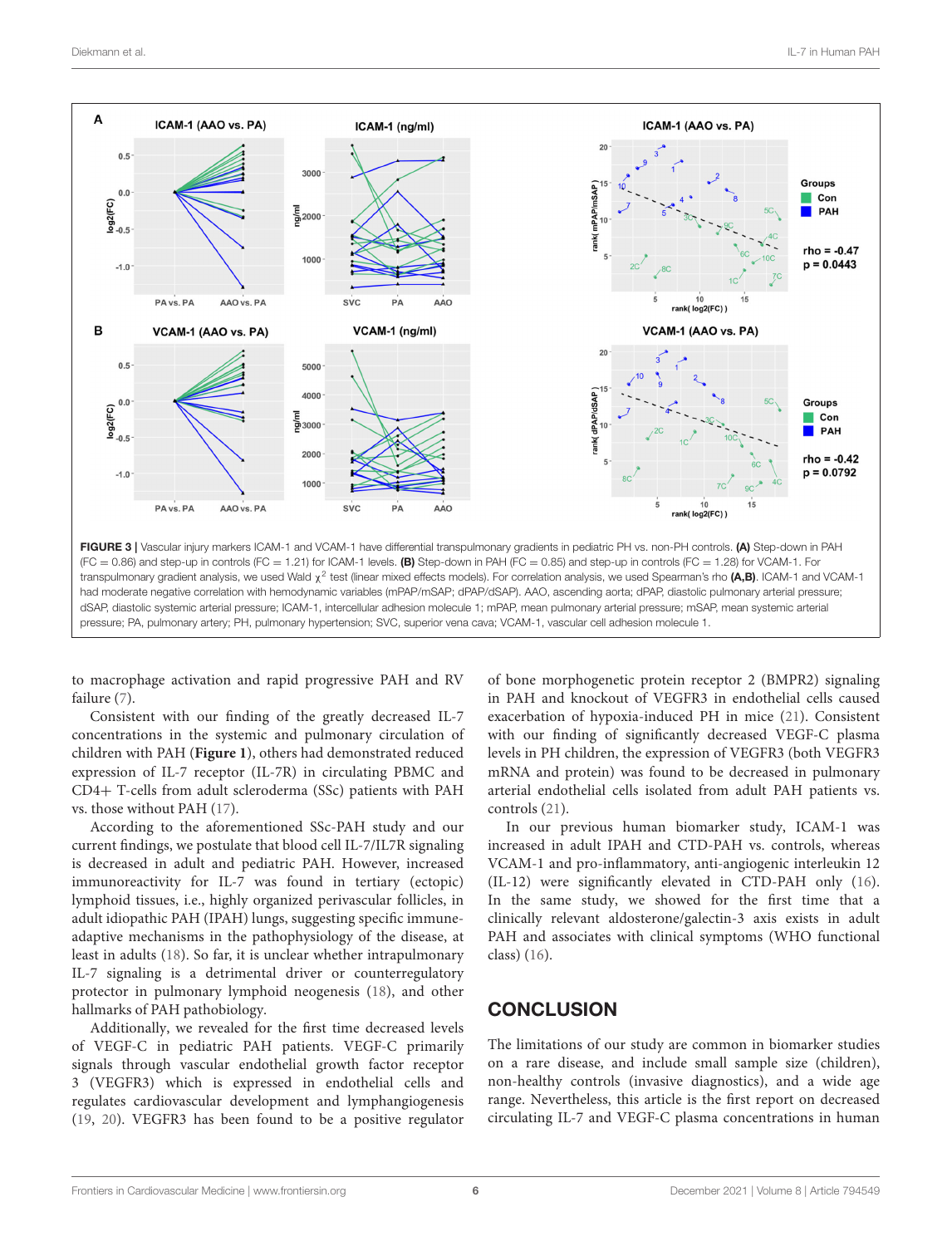PAH and their inverse correlations with invasive surrogates of PAH severity. Additional and larger studies are warranted to explore the role of the immune-modulatory IL-7 and VEGF-C at multiple locations, cells and tissues (circulation, pulmonary vascular/lymph vessels, RV myocardium) in pediatric and adult PAH.

# DATA AVAILABILITY STATEMENT

The raw data supporting the conclusions of this article will be made available by the authors, without undue reservation.

### ETHICS STATEMENT

The studies involving human participants were reviewed and approved by Hannover Medical School (#2200). Written informed consent to participate in this study was provided by the participants' legal guardian/next of kin.

# AUTHOR CONTRIBUTIONS

FD provided clinical data, performed experiments and statistical analysis, produced display items, and wrote parts of the

### **REFERENCES**

- 1. Rabinovitch M, Guignabert C, Humbert M, Nicolls MR. Inflammation and immunity in the pathogenesis of pulmonary arterial hypertension. Circ Res. (2014) 115:165–75. doi: 10.1161/CIRCRESAHA.113. 301141
- 2. Humbert M, Guignabert C, Bonnet S, Dorfmuller P, Klinger JR, Nicolls MR, et al. Pathology and pathobiology of pulmonary hypertension: state of the art and research perspectives. Eur Respir J. (2019) 53:1801887. doi: 10.1183/13993003.018 87-2018
- 3. Le Hiress M, Tu L, Ricard N, Phan C, Thuillet R, Fadel E, et al. Proinflammatory signature of the dysfunctional endothelium in pulmonary hypertension. role of the macrophage migration inhibitory factor/CD74 complex. Am J Respir Crit Care Med. (2015) 192:983–97. doi: 10.1164/rccm.201402-0322OC
- 4. Ormiston ML, Chang C, Long LL, Soon E, Jones D, Machado R. et al. Impaired natural killer cell phenotype and function in idiopathic and heritable pulmonary arterial hypertension. Circulation. (2012) 126:1099– 109. doi: 10.1161/CIRCULATIONAHA.112.110619
- 5. Ratsep MT, Moore SD, Jafri S, Mitchell M, Brady HJM, Mandelboim O. et al. Spontaneous pulmonary hypertension in genetic mouse models of natural killer cell deficiency. Am J Physiol Lung Cell Mol Physiol. (2018) 315:L977–90. doi: 10.1152/ajplung.00477.2017
- 6. Suen CM, Chaudhary KR, Deng Y, Jiang B, Stewart DJ. Fischer rats exhibit maladaptive structural and molecular right ventricular remodelling in severe pulmonary hypertension: a genetically prone model for right heart failure. Cardiovasc Res. (2019) 115:788–99. doi: 10.1093/cvr/ cvy258
- 7. Tian W, Jiang X, Tamosiuniene R, Sung YK, Qian J, Dhillon G, et al. Blocking macrophage leukotriene b4 prevents endothelial injury and reverses pulmonary hypertension. Sci Transl Med. (2013) 5:200ra117. doi: 10.1126/scitranslmed.3006674
- 8. Pang Y, Liang MT, Gong Y, Yang Y, Bu PL, Zhang M. et al. HGF reduces disease severity and inflammation by attenuating the NF-kappaB signaling in a rat model of pulmonary artery hypertension. Inflammation. (2018) 41:924–31. doi: 10.1007/s10753-018-0747-1

manuscript. EL supervised, performed experiments and statistical analysis, and produced display items. PC performed advanced data analysis and produced display items. HB, CH, and GH collected blood samples during pediatric cardiac catheterizations. GH conceptualized, designed and supervised the study, performed experiments, and wrote the manuscript. All authors reviewed and revised the manuscript for important intellectual content.

### **FUNDING**

This study was supported by the German Research Foundation (DFG; HA4348/2-2 and KFO311 HA4348/6-2 to GH) and the European Pediatric Pulmonary Vascular Disease Network (www.pvdnetwork.org). GH receives additional funding from the Federal Ministry of Education and Research (BMBF ViP+ program 03VP08053; BMBF 01KC2001B).

# ACKNOWLEDGMENTS

We thank the staff of the pediatric cardiac catheterization laboratory and Dr. Jana Sarkander (Mesoscale Discovery), for assistance with blood sample analysis.

- 9. Ono M, Sawa Y, Mizuno S, Fukushima N, Ichikawa H, Bessho K. et al. Hepatocyte growth factor suppresses vascular medial hyperplasia and matrix accumulation in advanced pulmonary hypertension of rats. Circulation. (2004) 110:2896–902. doi: 10.1161/01.CIR.0000146342.30 470.30
- 10. Barata JT, Durum SK, Seddon B. Flip the coin: IL-7 and IL-7R in health and disease. Nat Immunol. (2019) 20:1584–93. doi: 10.1038/s41590-019- 0479-x
- 11. Chouvarine P, Geldner J, Giagnorio R, Legchenko E, Bertram H, Hansmann G. Trans-right-ventricle and transpulmonary MicroRNA gradients in human pulmonary arterial hypertension. Pediatr Crit Care Med. (2020) 21:340– 9. doi: 10.1097/PCC.0000000000002207
- 12. Chouvarine P, Giera M, Kastenmuller G, Artati A, Adamski J, Bertram H. et al. Trans-right ventricle and transpulmonary metabolite gradients in human pulmonary arterial hypertension. Heart. (2020) 106:1332– 41. doi: 10.1136/heartjnl-2019-315900
- 13. Diekmann F, Chouvarine P, Sallmon H, Meyer-Kobbe L, Kieslich M, Plouffe BD, et al. Soluble receptor for advanced glycation end products (sRAGE) is a sensitive biomarker in human pulmonary arterial hypertension. Int J Mol Sci. (2021) 22:8591. doi: 10.3390/ijms22168591
- 14. Simonneau G, Montani D, Celermajer DS, Denton CP, Gatzoulis MA, Krowka M, et al. Haemodynamic definitions and updated clinical classification of pulmonary hypertension. Eur Respir J. (2019) 53:1801913. doi: 10.1183/13993003.01913-2018
- 15. Rosenzweig EB, Abman SH, Adatia I, Beghetti M, Bonnet D, Haworth S, et al. Paediatric pulmonary arterial hypertension: updates on definition, classification, diagnostics and management. Eur Respir J. (2019) 53:1801916. doi: 10.1183/13993003.01916-2018
- 16. Calvier L, Legchenko E, Grimm L, Sallmon H, Hatch A, Plouffe BD, et al. Galectin-3 and aldosterone as potential tandem biomarkers in pulmonary arterial hypertension. Heart. (2016) 102:390–6. doi: 10.1136/heartjnl-2015- 308365
- 17. Risbano MG, Meadows CA, Coldren CD, Jenkins TJ, Edwards MG, Collier D. et al. Altered immune phenotype in peripheral blood cells of patients with scleroderma-associated pulmonary hypertension. Clin Transl Sci. (2010) 3:210–8. doi: 10.1111/j.1752-8062.2010. 00218.x